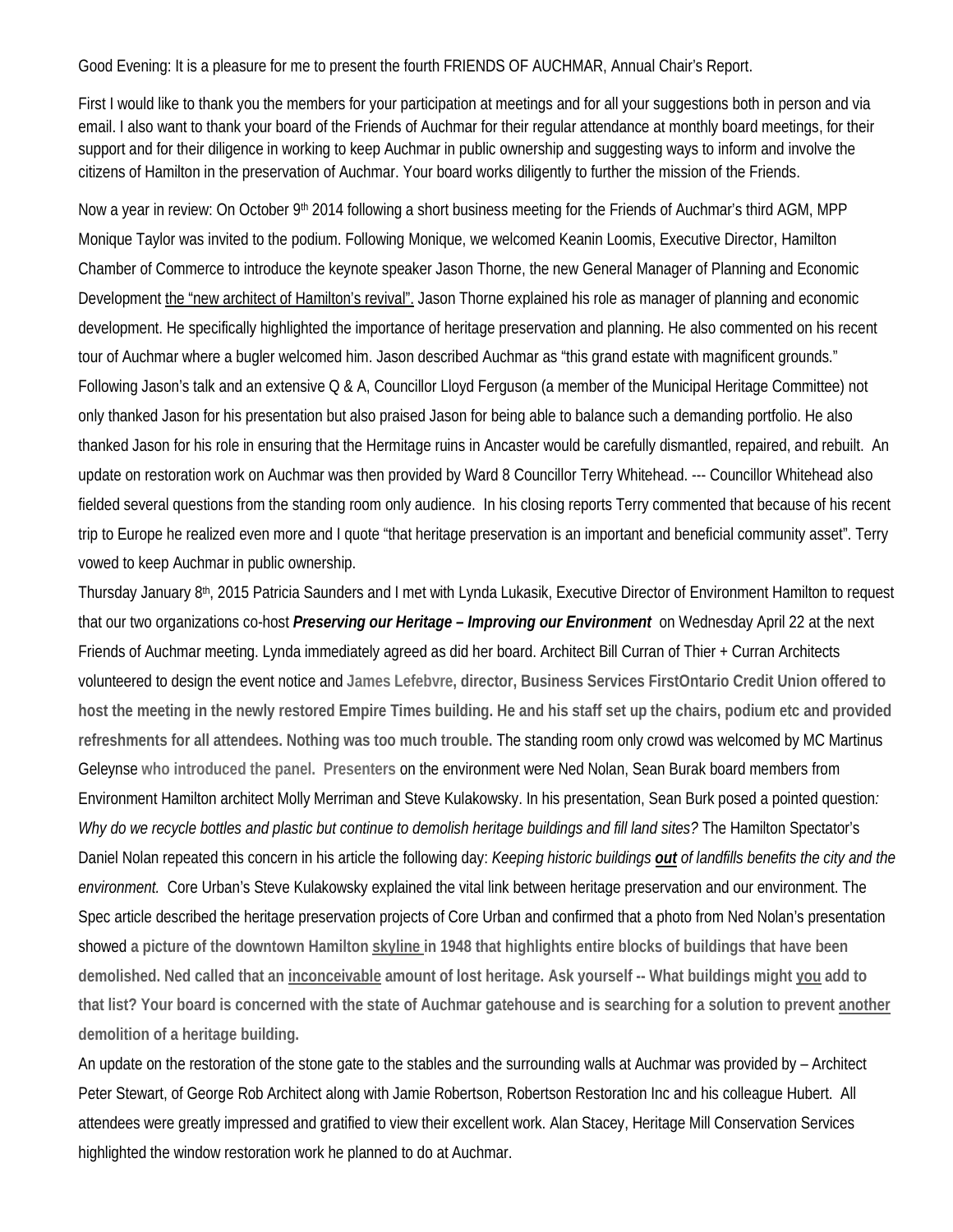**To ensure that members of the Friends of Auchmar receive regular updates on the website we count on many volunteer hours from Bob Gill. Since the constitution of the Friends of Auchmar permits additions to the board as needed, Bob was invited and accepted to serve as a member-at-large. If you have any changes in your email or as a member you did not received an email notice for this meeting or if you would like your name added to the email notification list, please see Bob Gill or Secretary Eric Lootsma. Recently your board also invited Richard Allen to the board as a member-at-large**. Richard is an award winning social entrepreneur specializing in the development of sustainable communities. He is the founder and director of The Renew Hamilton Project, an initiative of the Hamilton Chamber of Commerce. Since 2013, Richard has videotaped our meetings following which he creates blogs and posts them on both the Friends of Auchmar and the Hamilton Chamber of Commerce web sites.

You may wonder what else your board has accomplished. As background you know the City of Hamilton announced Request for Information (RFI) submissions in 2013. In addition to the RFI submission from the Friends of Auchmar, the city received approximately 11 other submissions. The city was particularly excited in the interest demonstrated by Mohawk College and the Landmark Group owners of the Ancaster Old Mill. Because of their submissions City Council decided to move forward with the next step a Request for Proposal (RFP). Ward Councillor Terry Whitehead introduced a motion to the RFP that would give council authority NOT to approve any RFP if none was acceptable. .

On October 9<sup>th</sup> just before last year's AGM the Friends of Auchmar submitted a Request for Proposal to the Procurement Office in the Standard Life Building. We were later notified that only two Requests for Proposal were received – those were from the Friends of Auchmar and CoBALT Connects, both were rejected. But in May 8<sup>th</sup> 2015 we were provided the opportunity to be debriefed on why the Friends of Auchmar submission was rejected. We attended that briefing meeting and left a bit dejected. We were informed that we could according to the Vendor Complaint Resolution meet with procurement to continue the process. However on May 11, 2015 we sent a letter of thanks to procurement stating that even though we were disappointed our submission was not approved by the evaluation team, we decided that rather than impede progress by requesting additional meetings, we would continue to work in partnership with the city, advocate to keep Auchmar in public ownership and continue to educate everyone about the heritage value of the Auchmar buildings and the cultural landscape. We also stated our intent to investigate the possibility of a Land Trust using Ruthven in Cayuga as a template.

Later in May, City Council was told by heritage staff to sell Auchmar even though staff did explain that any buyer would have to honour easement conditions mandated by the Ontario Heritage Trust and the city's municipal heritage designation. On May 20<sup>th</sup>, the sale proposal for Auchmar was presented to councillors at General Issues Committee.

On June 12 it was made public that a secret non-profit organization was interested in buying Auchmar. City manager Chris Murray confirmed that the city was discussing the possible sale with Cardus. However, councillors narrowly turned down the idea of the special private negotiations in favour of a public call for offers.

June 15 the Friends of Auchmar board attended an informal meeting with Cobalt Connects the only other RFP submission to look at points of agreement, discuss potential obstacles. But no action followed that meeting.

Later in June letters from MPP Monique Taylor, Catherine Nasmith, President Architectural Conservancy of Ontario, Neighbourhood Associations, the Friends of Auchmar and numerous Hamiltonians were sent to the mayor and city council stating: *Please support the motion to be made by Councillor Terry Whitehead at Council to suspend the real estate sale of Auchmar until Councillor Whitehead along with the Dept of Culture have a plan ready with a compelling case to keep Auchmar in city ownership*.

**City Councillors** voted 12-3 in favour of **Councillor Terry Whitehead's motion to suspend the private sale** process for six months. Mayor Einsenberger, Councillors Lloyd Ferguson and Judi Partridge voted against the motion. Councillor Whitehead promised to host a roundtable to give residents time to work with him to keep Auchmar in the public domain. As promised, on June 16th Councillor Whitehead hosted the First Auchmar Rountable. It was reported all but two of the 30 citizens present confirmed that they wanted Auchmar to remain in city ownership.

In the midst of this the Federal Government's **Canada 150 Community Infrastructure Program was launched.** There was significant interest in the program in southern Ontario. Ontario received more than 1,100 applications, requesting more than \$260 million in funding during the application intake from May 15, 2015, to June 9, 2015. We could not understand why city staff suggested that Auchmar did not qualify to be included in the City of Hamilton's list of projects. Councillor Jason Farr and the Durand Neighbourhood were also told that St Marks did not meet the criteria but Farr along with the Durand Neighbourhood Assoc fought to keep St Mark's Anglican Church built in 1877 on the list. They were successful; the city received \$280,000 to further the adaptive reuse of St. Mark's.